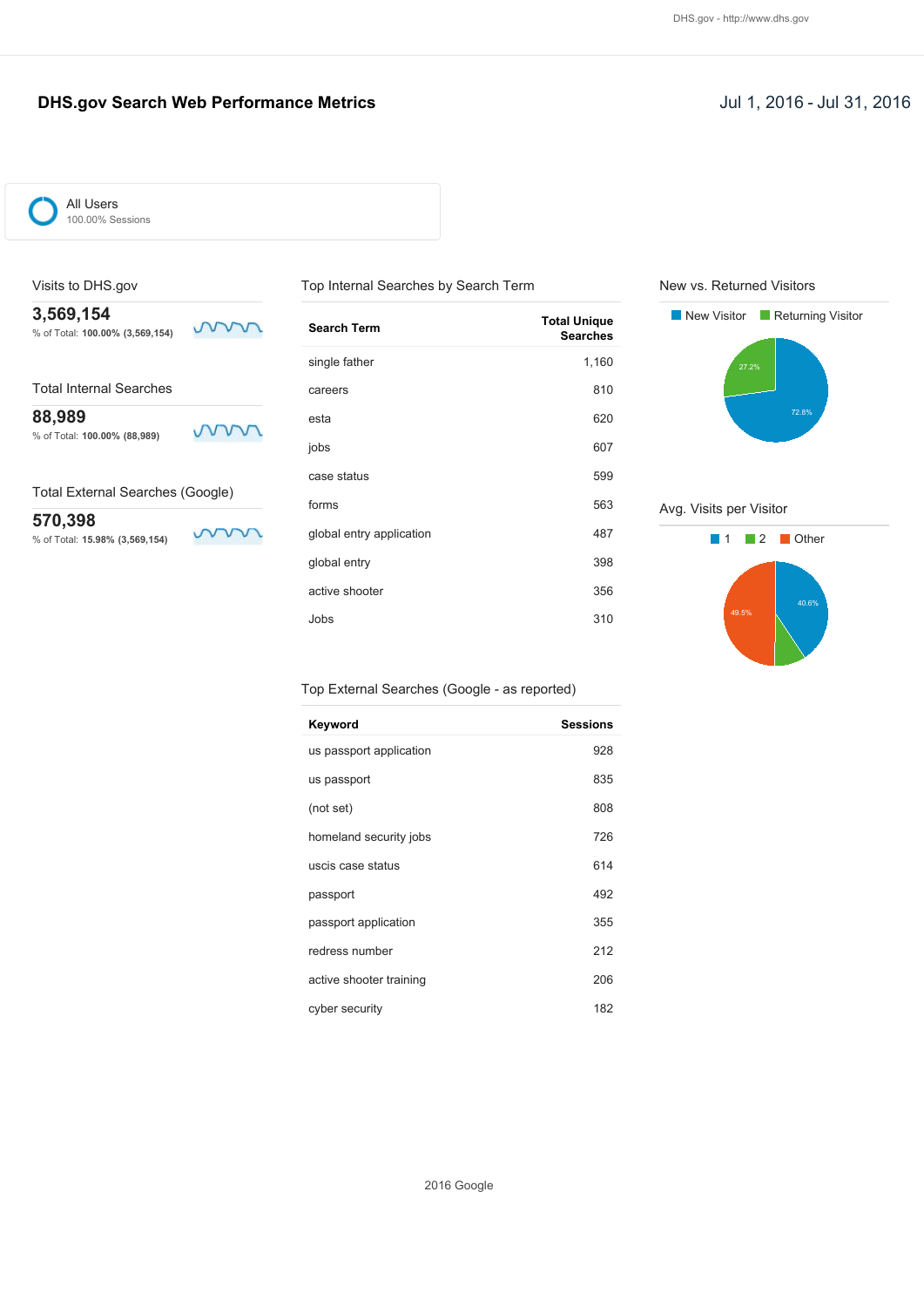### **DHS.gov Web Performance Metrics Jul 1, 2016 - Jul 31, 2016**

| ∼                        | All Users        |
|--------------------------|------------------|
| $\overline{\phantom{0}}$ | 100.00% Sessions |
|                          |                  |

#### Top Pages

| Page Title                                                         | <b>Pageviews</b> | <b>Bounce</b><br>Rate |
|--------------------------------------------------------------------|------------------|-----------------------|
| <b>National Terrorism Advisory Syst</b><br>em Widget               | 3,729,899        | 82.00%                |
| Homeland Security                                                  | 225,746          | 2.71%                 |
| <b>Check Immigration Case Status  </b><br><b>Homeland Security</b> | 62,909           | 44.83%                |
| What is Suspicious Activity?   Ho<br>meland Security               | 62.423           | 83.45%                |
| Trusted Traveler Programs   Hom<br>eland Security                  | 56,371           | 18.20%                |
| Search Job Postings   Homeland<br>Security                         | 49,496           | 18.17%                |
| Homeland Security Careers   Ho<br>meland Security                  | 41,918           | 20.59%                |
| How Do I?   Homeland Security                                      | 40,386           | 31.07%                |
| DHS Cyber and Tech Job Fair  <br><b>Homeland Security</b>          | 37,579           | 58.98%                |
| REAL ID Enforcement in Brief   H<br>omeland Security               | 36.476           | 53.96%                |

## Visits by Source



#### New vs. Returned Visitors



#### Avg. Time on Page

Avg for View: **1.74 (0.00%)**

Avg. Pages / Visit

**1.74**

Total Visits **3,569,154**

**00:01:31**

Pageviews **6,200,322**

Unique Visitors **1,656,821**

% of Total: **100.00% (3,569,154)**

Avg. Visit Duration

Avg for View: **00:01:31 (0.00%)**

% of Total: **100.00% (6,200,322)**

% of Total: **100.00% (1,656,821)**

**00:02:04**

Avg for View: **00:02:04 (0.00%)**

Bounce Rate

**70.16%** Avg for View: **70.16% (0.00%)**

#### Visits by Social Network

| <b>Social Network</b> | <b>Sessions</b> |
|-----------------------|-----------------|
| Facebook              | 13,877          |
| Blogger               | 8,626           |
| Twitter               | 4,683           |
| LinkedIn              | 1,754           |
| reddit                | 729             |
| YouTube               | 566             |
| <b>Stack Exchange</b> | 360             |
| Weebly                | 323             |
| Google+               | 160             |
| TypePad               | 106             |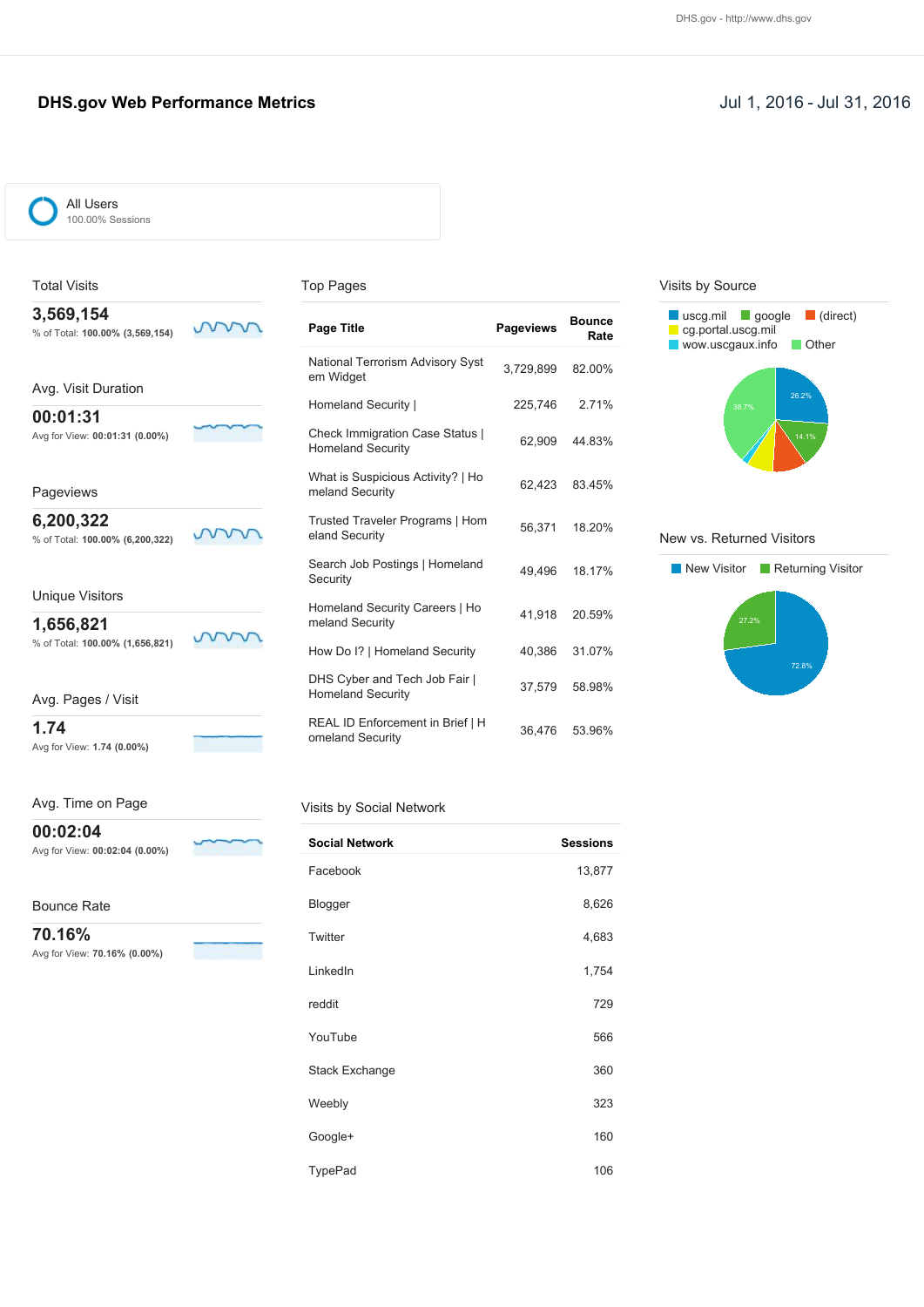Time Period: 7 /1/2016 – 7/31/2016

# **Voice of the Customers**

#### **Feedback:**

- The major customer issuesto improve on the DHS.gov site include making content easier to find, label pages and navigation to help customers find relevant content quickly and easily.
- Other items to improve on the DHS.gov site include simplifying links and navigation choices, making navigation more intuitive, and remediating broken links.

Complete list available upon request

\*Source:surveymonkey.com

#### **Final Recommendations:**

We continue to review and work on recommendations from DHS.gov metrics reports. The DHS.gov Web Team documents and analyzesthe success of improvementsthrough metricsin addition to emerging technologies, recommendationsandactions.

#### **Recommendations:**

• **DifficultyFindingContent, Feeling Lost and Mislabeled Links:** The DHS.gov Web Team continues to implement more left navigation throughout site and restructure content and hyperlinks to promote a more productive, user-friendly experience.

#### **Actions Taken:**

- In an effort to address long-standing customer concerns and issues with DHS.gov, we launched a redesigned DHS.gov at the beginning of June 2016. Some of the specific differences you'll see are:
- 1. Compatibility for both desktop computers and mobile devices (phones and tablets)
- 2. Cleaner, easier-to-read site format and presentation
- 3. Faster and more accurate site navigation using our internal search function and external search engines (like Google and Bing)

Throughout the course of this effort, we updated more than 9,000 pages to simplify how information is presented to the user. Each page now features easy-to-read type and a clear introduction, so you can quickly determine if you are on the right page. We also built in collapsing sections so that longer pages of content can be quickly skimmed for relevant information, and fixed over 1,350 broken links and over 4,330 misspellings across the site.

The new DHS.gov is also fully accessible, reinforcing the Department's commitment to meet or exceed federal Section 508 compliance standards.

Finally, we introduced new tools like updated slideshows and image carousels, which highlight new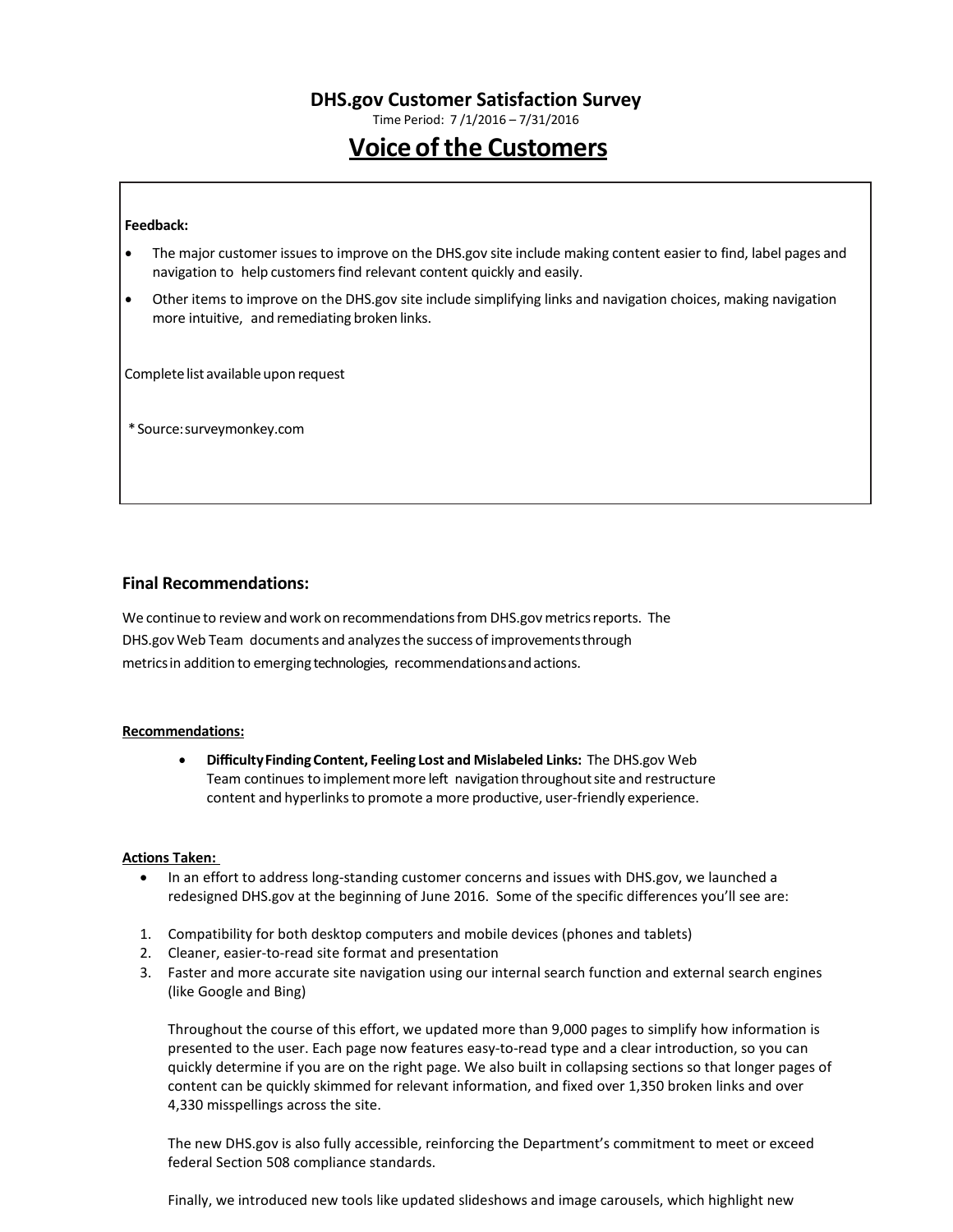Time Period: 7 /1/2016 – 7/31/2016 information and announcements from the Department.

• **IncreaseVisibility**: We continue to update our Frequently Requested Pagesarea to our web site each month according to our web metrics analysis. We also continue to add both internal and external links to our rotational banners, blogs and multimedia to help our readers find content quickly and easily.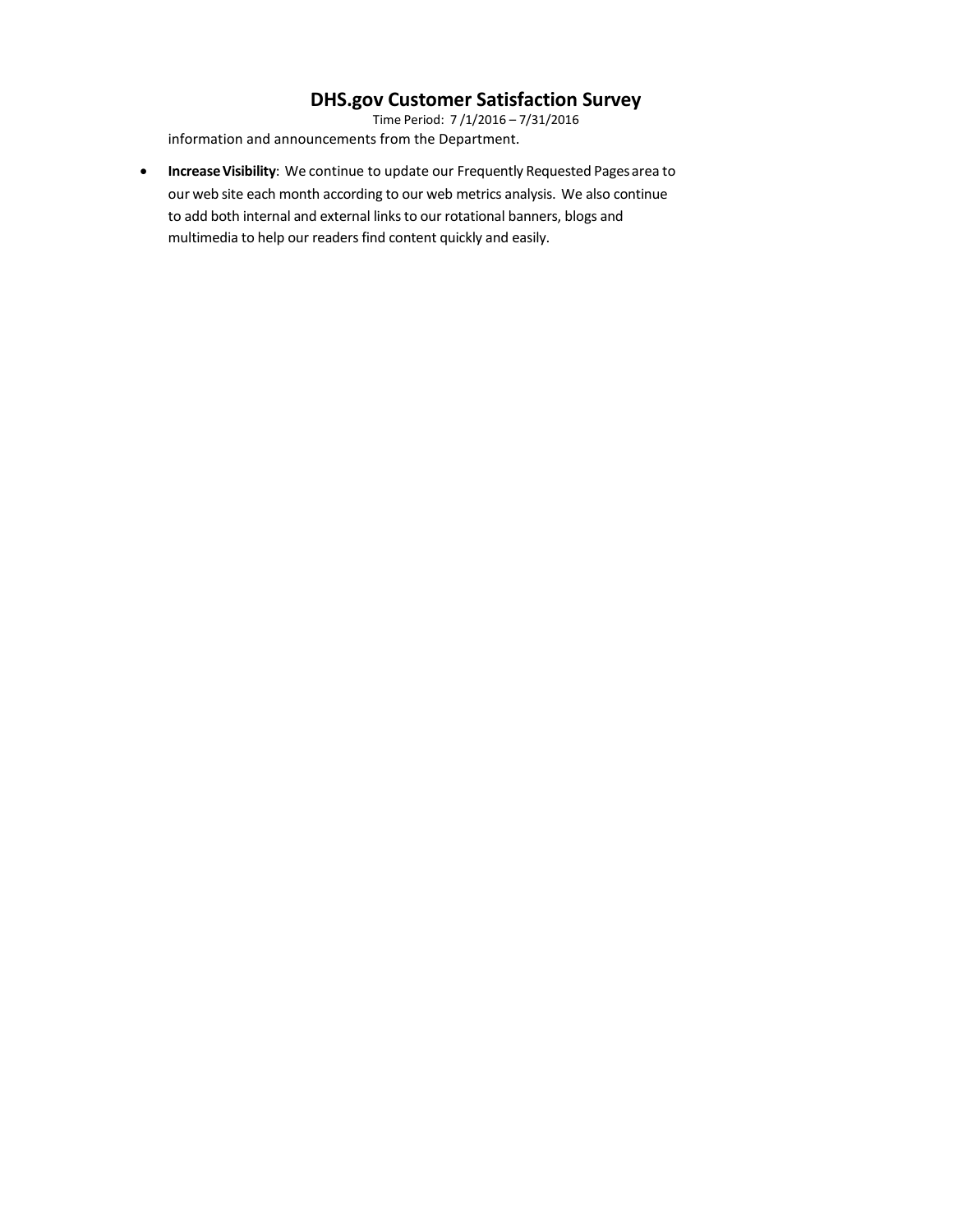# **DHS.gov Customer Satisfaction Survey** Time Period: 7 /1/2016 – 7/31/2016 **Top Landing Pages and Search Queries – July 2016**

**Most Visited Pages:** For the month of November, the National Terrorism Advisory System, Trusted Traveler Program, Immigration and Cyber Security topped the most visited landing pages on DHS.gov.

### **Top 10Visited DHS.gov LandingPages: \***

| Page                                                      | <b>Sessions</b> | Percent<br><b>New</b> | <b>New</b><br><b>Users</b> | <b>Bounce</b><br>Rate | Pages<br>per   |
|-----------------------------------------------------------|-----------------|-----------------------|----------------------------|-----------------------|----------------|
|                                                           |                 | <b>Sessions</b>       |                            |                       | <b>Session</b> |
| /ntas/index.shtm                                          | 2,363,349       | 24.01%                | 567,441                    | 82.16%                | 1.50           |
| /index.shtm                                               | 162,555         | 78.72%                | 127,958                    | 2.74%                 | 3.76           |
| /see-something-say-something/what-<br>suspicious-activity | 49,796          | 83.12%                | 41,390                     | 83.57%                | 1.30           |
| /how-do-i/check-immigration-case-status                   | 40,183          | 62.27%                | 25,022                     | 44.98%                | 1.84           |
| /trusted-traveler-programs                                | 36,365          | 83.82%                | 30,480                     | 17.03%                | 1.65           |
| /ntas                                                     | 29,404          | 17.75%                | 5,219                      | 69.37%                | 1.56           |
| /e-passports                                              | 26,916          | 88.78%                | 23,895                     | 80.21%                | 1.36           |
| /cyberfair                                                | 25,152          | 68.45%                | 17,217                     | 59.69%                | 1.62           |
| /real-id-enforcement-brief                                | 23,971          | 89.56%                | 21,469                     | 53.96%                | 2.11           |
| /blue-campaign/identify-victim                            | 23,542          | 88.59%                | 20,857                     | 81.61%                | 1.42           |
| <b>Totals and Averages</b>                                | 2,781,233       | 68.51%                | 880,948                    | 57.53%                | 1.81           |

**Top Search EngineQueries:** External and internalsearch queries continueto followsimilartrends.

| Top Internal Search Queries*                   | Top External Search Queries*                   |
|------------------------------------------------|------------------------------------------------|
| (excludes "dhs" and repeating/similar queries) | (excludes "dhs" and repeating/similar queries) |
| single father                                  | us passport application                        |
| careers                                        | us passport                                    |
| esta                                           | (not set)                                      |
| jobs                                           | homeland security jobs                         |
| case status                                    | uscis case status                              |
| forms                                          | passport                                       |
| global entry application                       | passport application                           |
| global entry                                   | redress number                                 |
| active shooter                                 | active shooter training                        |
| jobs                                           | cyber security                                 |

\*Source:GoogleAnalytics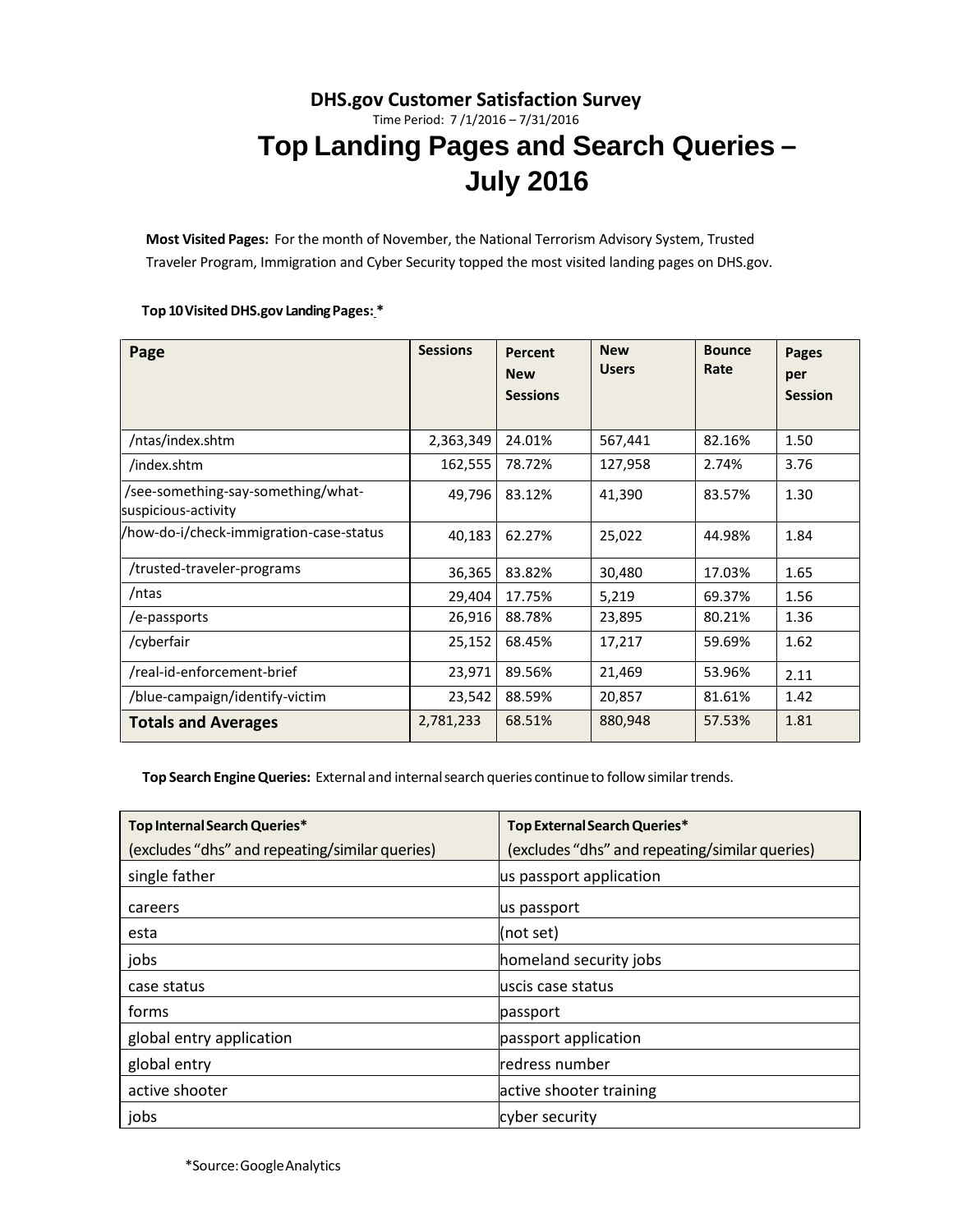Time Period: 7/1/2016 - 7/31/2016

# **Overall Customer Satisfaction Score 1988 1988 70.42**

| How would you rate your overall experience today?                         |                  |               | 66.40        |
|---------------------------------------------------------------------------|------------------|---------------|--------------|
| <b>Answer Choices</b>                                                     | Responses        | <b>Points</b> | Score        |
| • Outstanding                                                             | 441              | 100           | 44100        |
| • Above Average                                                           | 566              | 75            | 42450        |
| • Average                                                                 | 503              | 50            | 25150        |
| • Below Average                                                           | 98               | 25            | 2450         |
| • Poor                                                                    | 111              | 0             | 0            |
| Total                                                                     | 1719             |               | 114150       |
| Were you able to complete the purpose of your visit?                      |                  |               | 59.63        |
| <b>Answer Choices</b>                                                     | <b>Responses</b> | <b>Points</b> | <b>Score</b> |
| • Yes                                                                     | 1025             | 100           | 102500       |
| • No                                                                      | 694              | 0             | 0            |
| Total                                                                     | 1719             |               | 102500       |
| Would you still return to this website if you could get this              |                  |               | 87.67        |
| information or service from another source?                               |                  |               |              |
| <b>Answer Choices</b>                                                     | Responses        | Points        | Score        |
| • Yes                                                                     | 1507             | 100           | 150700       |
| $\cdot$ No                                                                | 212              | 0             | 0            |
| Total                                                                     | 1719             |               | 150700       |
| Will you recommend this website to a friend or colleague?                 |                  |               | 83.83        |
| <b>Answer Choices</b>                                                     | <b>Responses</b> | Points        | Score        |
| • Yes                                                                     | 1441             | 100           | 144100       |
| $\blacksquare$ No                                                         | 278              | 0             | 0            |
| Total                                                                     | 1719             |               | 144100       |
| Please describe your experience finding your way around                   |                  |               | 61.83        |
| (navigating) DHS.gov today.                                               |                  |               |              |
| NOTE: Excludes "Other" responses                                          |                  |               |              |
| <b>Answer Choices</b>                                                     | <b>Responses</b> | <b>Points</b> | Score        |
| • Encountered no difficulties                                             | 985              | 100           | 98500        |
| • Had technical difficulties (e.g. error messages, broken links)          | 58               | 0             | 0            |
| . Links did not take me where I expected                                  | 136              | 0             | 0            |
| . Links / labels are difficult to understand, they are not intuitive      | 58               | 0             | 0            |
| • Navigated to general area but couldn't find the specific content needed | 270              | 0             | 0            |
| . Too many links or navigational choices                                  | 41               | U             | 0            |
| . Would often feel lost, not know where I was                             | 45               | 0             | 0            |
| Total                                                                     | 1593             |               | 98500        |
| How was your experience using our site search?                            |                  |               | 54.96        |
| NOTE: Excludes "Did not use search" and "Other" responses                 |                  |               |              |
| <b>Answer Choices</b>                                                     | <b>Responses</b> | <b>Points</b> | Score        |
| · Encountered no difficulties                                             | 482              | 100           | 48200        |
| . I was not sure what words to use in my search                           | 84               | 0             | 0            |
| . Results were not helpful                                                | 154              | 0             | 0            |
| . Results were not relevant to my search terms or needs                   | 83               | 0             | 0            |
| • Results were too similar / redundant                                    | 22               | 0             | 0            |
| . Returned not enough or no results                                       | 39               | 0             | 0            |
| - Returned too many results                                               | 13               | 0             | 0            |

**Total 877 48200**